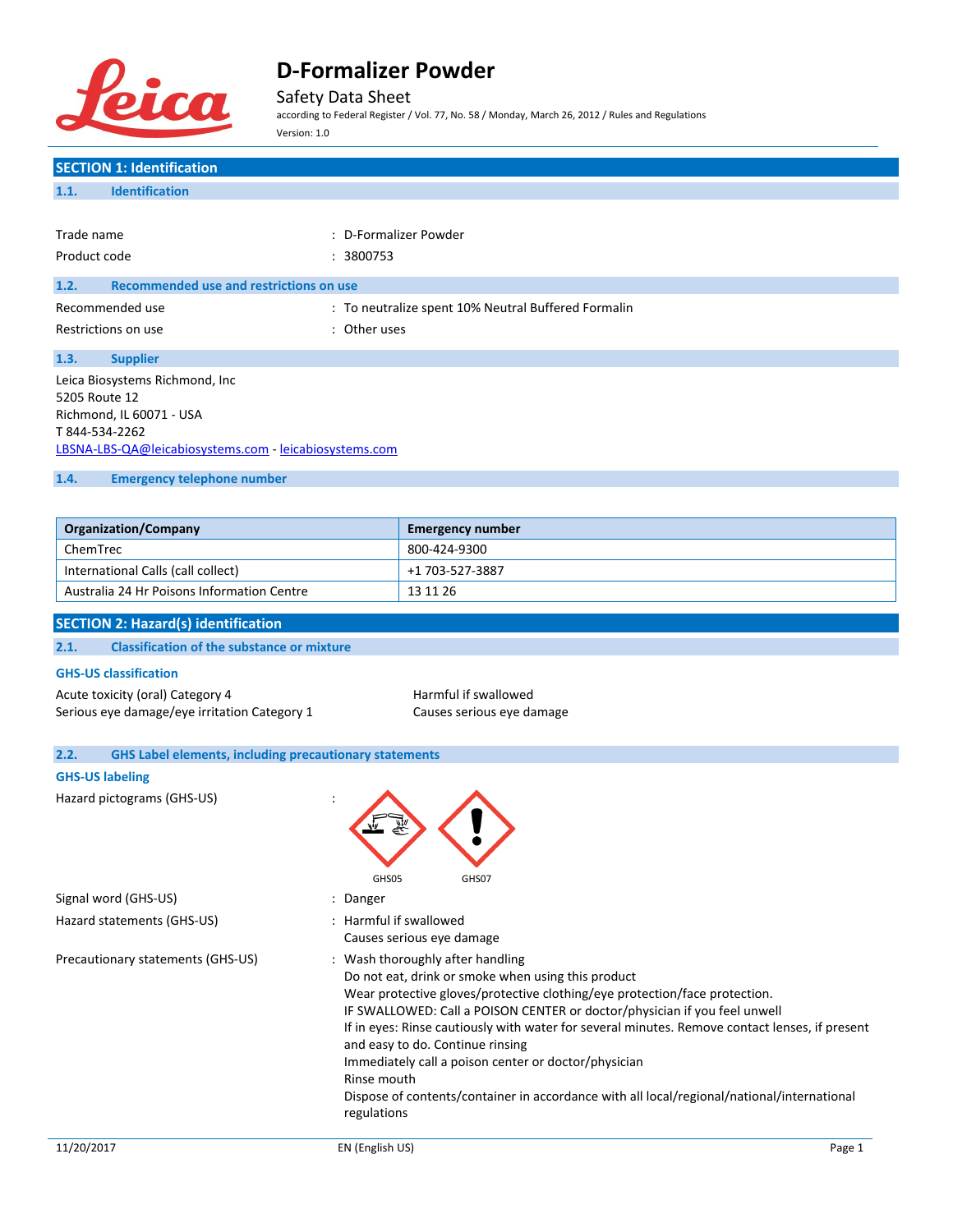# Safety Data Sheet

according to Federal Register / Vol. 77, No. 58 / Monday, March 26, 2012 / Rules and Regulations

| 2.3.        | Other hazards which do not result in classification           |                           |      |                                                                        |
|-------------|---------------------------------------------------------------|---------------------------|------|------------------------------------------------------------------------|
|             | No additional information available                           |                           |      |                                                                        |
| 2.4.        | <b>Unknown acute toxicity (GHS US)</b>                        |                           |      |                                                                        |
|             | Not applicable                                                |                           |      |                                                                        |
|             | <b>SECTION 3: Composition/Information on ingredients</b>      |                           |      |                                                                        |
| 3.1.        | <b>Substances</b>                                             |                           |      |                                                                        |
|             | Not applicable                                                |                           |      |                                                                        |
| 3.2.        | <b>Mixtures</b>                                               |                           |      |                                                                        |
| <b>Name</b> |                                                               | <b>Product identifier</b> | %    | <b>GHS-US classification</b>                                           |
|             | Sodium Metabisulfite                                          | (CAS No) 7681-57-4        | < 98 | Acute Tox. 4 (Oral), H302<br>Eye Dam. 1, H318<br>Aquatic Acute 3, H402 |
|             | Full text of hazard classes and H-statements : see section 16 |                           |      |                                                                        |
|             | <b>SECTION 4: First-aid measures</b>                          |                           |      |                                                                        |

| 4.1.       | <b>Description of first aid measures</b>                            |                                                                                                                                                                |     |
|------------|---------------------------------------------------------------------|----------------------------------------------------------------------------------------------------------------------------------------------------------------|-----|
|            | First-aid measures general                                          | : Call a poison center/doctor/physician if you feel unwell.                                                                                                    |     |
|            | First-aid measures after inhalation                                 | : Remove person to fresh air and keep comfortable for breathing.                                                                                               |     |
|            | First-aid measures after skin contact                               | : Wash skin with plenty of water.                                                                                                                              |     |
|            | First-aid measures after eye contact                                | : Rinse cautiously with water for several minutes. Remove contact lenses, if present and easy<br>to do. Continue rinsing. Call a physician immediately.        |     |
|            | First-aid measures after ingestion                                  | : Rinse mouth. Call a poison center/doctor/physician if you feel unwell.                                                                                       |     |
| 4.2.       | Most important symptoms and effects (acute and delayed)             |                                                                                                                                                                |     |
|            | Symptoms/effects after eye contact                                  | : Serious damage to eyes.                                                                                                                                      |     |
| 4.3.       | Immediate medical attention and special treatment, if necessary     |                                                                                                                                                                |     |
|            | Treat symptomatically.                                              |                                                                                                                                                                |     |
|            | <b>SECTION 5: Fire-fighting measures</b>                            |                                                                                                                                                                |     |
| 5.1.       | Suitable (and unsuitable) extinguishing media                       |                                                                                                                                                                |     |
|            | Suitable extinguishing media                                        | : Water spray. Dry powder. Foam.                                                                                                                               |     |
| 5.2.       | Specific hazards arising from the chemical                          |                                                                                                                                                                |     |
| Reactivity |                                                                     | : The product is non-reactive under normal conditions of use, storage and transport.                                                                           |     |
| 5.3.       | Special protective equipment and precautions for fire-fighters      |                                                                                                                                                                |     |
|            | Protection during firefighting                                      | : Do not attempt to take action without suitable protective equipment. Self-contained<br>breathing apparatus. Complete protective clothing.                    |     |
|            | <b>SECTION 6: Accidental release measures</b>                       |                                                                                                                                                                |     |
| 6.1.       | Personal precautions, protective equipment and emergency procedures |                                                                                                                                                                |     |
| 6.1.1.     | For non-emergency personnel                                         |                                                                                                                                                                |     |
|            | <b>Emergency procedures</b>                                         | : Ventilate spillage area. Avoid contact with skin and eyes.                                                                                                   |     |
| 6.1.2.     | For emergency responders                                            |                                                                                                                                                                |     |
|            | Protective equipment                                                | : Do not attempt to take action without suitable protective equipment. For further<br>information refer to section 8: "Exposure controls/personal protection". |     |
| 6.2.       | <b>Environmental precautions</b>                                    |                                                                                                                                                                |     |
|            | Avoid release to the environment.                                   |                                                                                                                                                                |     |
| 11/20/2017 |                                                                     | EN (English US)                                                                                                                                                | 2/7 |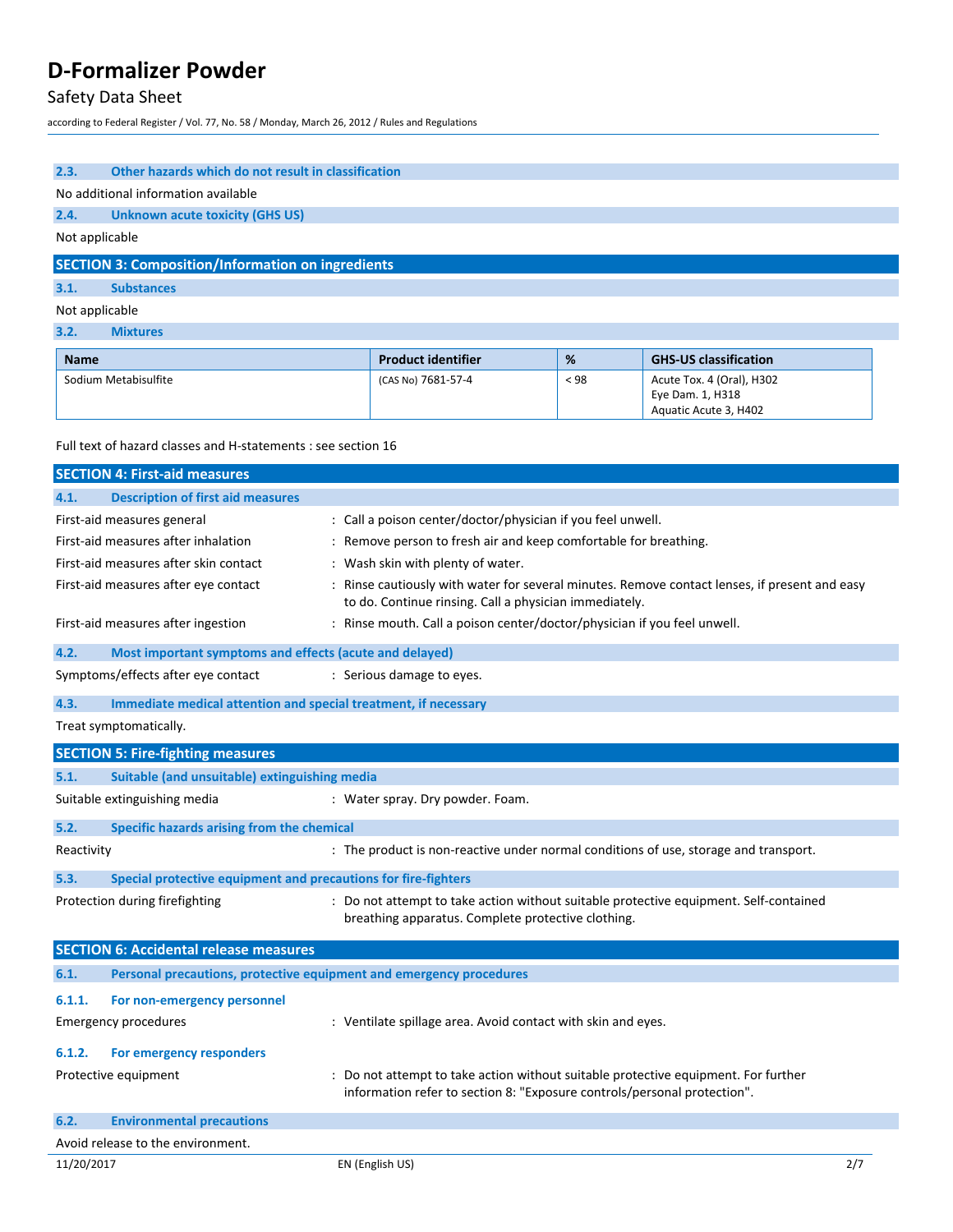# Safety Data Sheet

according to Federal Register / Vol. 77, No. 58 / Monday, March 26, 2012 / Rules and Regulations

| 6.3.<br>Methods and material for containment and cleaning up                                                             |                                                                 |                                                                                                                  |  |
|--------------------------------------------------------------------------------------------------------------------------|-----------------------------------------------------------------|------------------------------------------------------------------------------------------------------------------|--|
| Methods for cleaning up                                                                                                  | : Mechanically recover the product.                             |                                                                                                                  |  |
| Other information                                                                                                        | : Dispose of materials or solid residues at an authorized site. |                                                                                                                  |  |
| <b>Reference to other sections</b><br>6.4.                                                                               |                                                                 |                                                                                                                  |  |
| For further information refer to section 13.                                                                             |                                                                 |                                                                                                                  |  |
| <b>SECTION 7: Handling and storage</b>                                                                                   |                                                                 |                                                                                                                  |  |
| <b>Precautions for safe handling</b><br>7.1.                                                                             |                                                                 |                                                                                                                  |  |
| Precautions for safe handling                                                                                            | personal protective equipment.                                  | : Ensure good ventilation of the work station. Avoid contact with skin and eyes. Wear                            |  |
| Do not eat, drink or smoke when using this product. Always wash hands after handling the<br>Hygiene measures<br>product. |                                                                 |                                                                                                                  |  |
| Conditions for safe storage, including any incompatibilities<br>7.2.                                                     |                                                                 |                                                                                                                  |  |
| Storage conditions<br>: Store in a well-ventilated place. Keep cool.                                                     |                                                                 |                                                                                                                  |  |
| <b>SECTION 8: Exposure controls/personal protection</b>                                                                  |                                                                 |                                                                                                                  |  |
| <b>Control parameters</b><br>8.1.                                                                                        |                                                                 |                                                                                                                  |  |
| Sodium Metabisulfite (7681-57-4)                                                                                         |                                                                 |                                                                                                                  |  |
| <b>ACGIH</b><br>ACGIH TWA $(mg/m3)$                                                                                      |                                                                 | 5 mg/m <sup>3</sup> (Sodium metabisufite; USA; Time-weighted<br>average exposure limit 8 h; TLV - Adopted Value) |  |
| <b>ACGIH</b>                                                                                                             | Remark (ACGIH)<br>URT irr                                       |                                                                                                                  |  |

| 8.2. | Appropriate engineering controls |                                                |
|------|----------------------------------|------------------------------------------------|
|      | Appropriate engineering controls | : Ensure good ventilation of the work station. |
|      | Environmental exposure controls  | Avoid release to the environment.              |

**8.3. Individual protection measures/Personal protective equipment**

## **Hand protection:**

Protective gloves

## **Eye protection:**

Safety glasses

## **Skin and body protection:**

Wear suitable protective clothing

### **Respiratory protection:**

In case of insufficient ventilation, wear suitable respiratory equipment

| <b>SECTION 9: Physical and chemical properties</b>            |                     |     |
|---------------------------------------------------------------|---------------------|-----|
| 9.1.<br>Information on basic physical and chemical properties |                     |     |
| Physical state                                                | : Solid             |     |
| Appearance                                                    | : Granular powder.  |     |
| Color                                                         | : white             |     |
| Odor                                                          | : Pungent           |     |
| Odor threshold                                                | : No data available |     |
| 11/20/2017                                                    | EN (English US)     | 3/7 |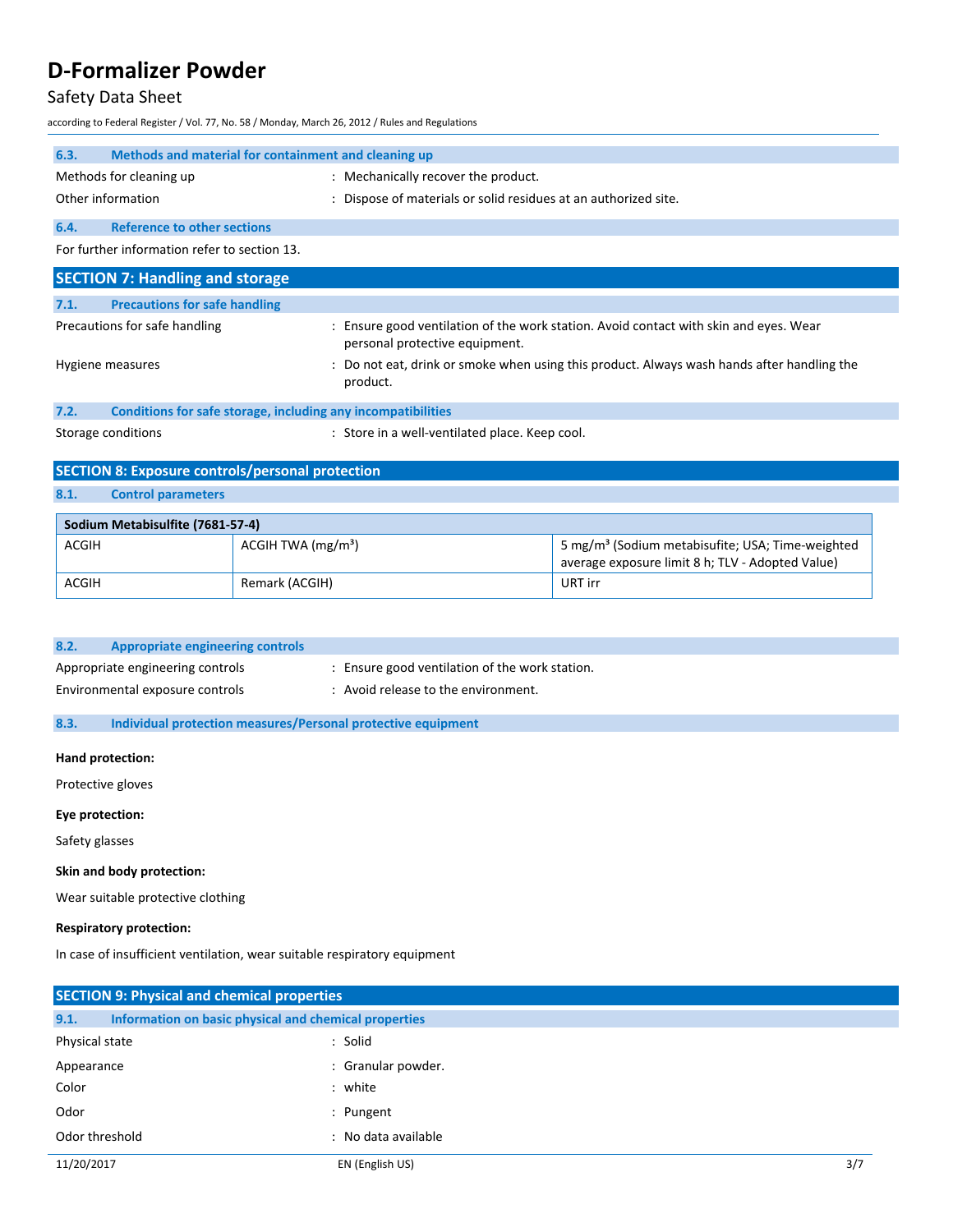## Safety Data Sheet

according to Federal Register / Vol. 77, No. 58 / Monday, March 26, 2012 / Rules and Regulations

| pH                                          | $: 4.3 - 4.3$       |
|---------------------------------------------|---------------------|
| Melting point                               | : No data available |
| Freezing point                              | : Not applicable    |
| <b>Boiling point</b>                        | : No data available |
| Flash point                                 | : Not applicable    |
| Relative evaporation rate (butyl acetate=1) | : No data available |
| Flammability (solid, gas)                   | : Non flammable.    |
| Vapor pressure                              | : No data available |
| Relative vapor density at 20 °C             | : No data available |
| Relative density                            | : Not applicable    |
| Specific gravity / density                  | : 1.48              |
| Solubility                                  | : No data available |
| Log Pow                                     | : No data available |
| Auto-ignition temperature                   | : Not applicable    |
| Decomposition temperature                   | : No data available |
| Viscosity, kinematic                        | : Not applicable    |
| Viscosity, dynamic                          | : No data available |
| <b>Explosion limits</b>                     | : Not applicable    |
| <b>Explosive properties</b>                 | : No data available |
| Oxidizing properties                        | : No data available |
|                                             |                     |

#### **9.2. Other information**

No additional information available

### **SECTION 10: Stability and reactivity**

#### **10.1. Reactivity**

The product is non-reactive under normal conditions of use, storage and transport.

| 10.2. | <b>Chemical stability</b>                 |  |  |  |
|-------|-------------------------------------------|--|--|--|
|       | Stable under normal conditions.           |  |  |  |
|       |                                           |  |  |  |
| 10.3. | <b>Possibility of hazardous reactions</b> |  |  |  |

No dangerous reactions known under normal conditions of use.

### **10.4. Conditions to avoid**

None under recommended storage and handling conditions (see section 7).

# **10.5. Incompatible materials**

No additional information available

# **10.6. Hazardous decomposition products**

Under normal conditions of storage and use, hazardous decomposition products should not be produced.

## **SECTION 11: Toxicological information**

## **11.1. Information on toxicological effects**

Acute toxicity **in the case of the Caucasian Caucasi** Coral: Harmful if swallowed.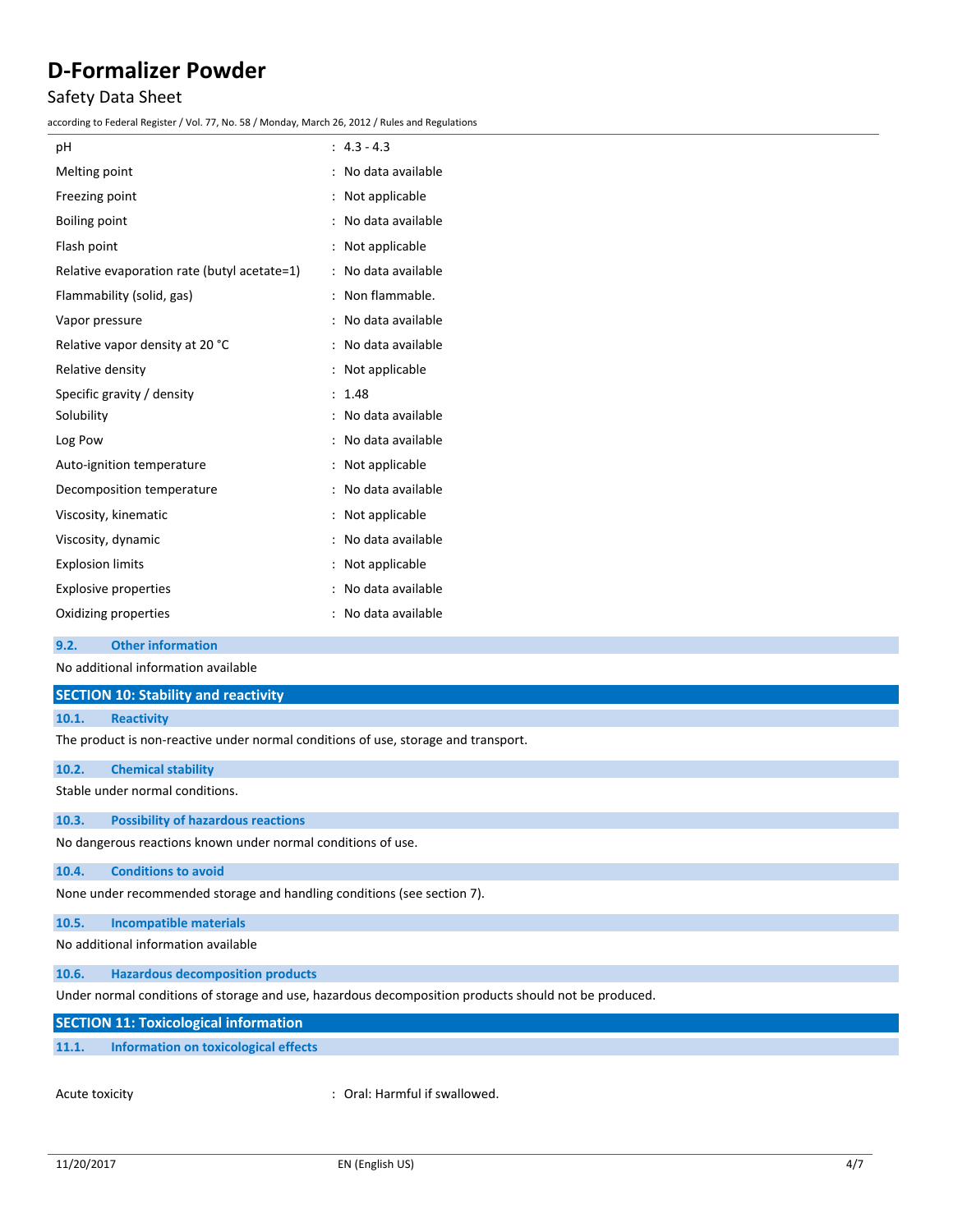# Safety Data Sheet

according to Federal Register / Vol. 77, No. 58 / Monday, March 26, 2012 / Rules and Regulations

| <b>D-Formalizer Powder</b>                                        |                                              |
|-------------------------------------------------------------------|----------------------------------------------|
| ATE US (oral)                                                     | 1571.429 mg/kg body weight                   |
| Sodium Metabisulfite (7681-57-4)                                  |                                              |
| LD50 oral rat                                                     | 1540 mg/kg (Rat)                             |
| LD50 dermal rat                                                   | > 2000 mg/kg (Rat)                           |
| ATE US (oral)                                                     | 1540 mg/kg body weight                       |
| Skin corrosion/irritation                                         | : Not classified                             |
|                                                                   | pH: 4.3 - 4.3                                |
| Serious eye damage/irritation                                     | : Causes serious eye damage.                 |
|                                                                   | pH: 4.3 - 4.3                                |
| Respiratory or skin sensitization                                 | : Not classified                             |
| Germ cell mutagenicity                                            | : Not classified                             |
| Carcinogenicity                                                   | : Not classified                             |
| Sodium Metabisulfite (7681-57-4)                                  |                                              |
| IARC group                                                        | 3 - Not classifiable                         |
| Reproductive toxicity                                             | : Not classified                             |
| Specific target organ toxicity - single exposure : Not classified |                                              |
|                                                                   |                                              |
| Specific target organ toxicity - repeated<br>exposure             | : Not classified                             |
|                                                                   |                                              |
| Aspiration hazard                                                 | : Not classified                             |
|                                                                   |                                              |
| Symptoms/effects after eye contact                                | : Serious damage to eyes.                    |
| <b>SECTION 12: Ecological information</b>                         |                                              |
| <b>Toxicity</b><br>12.1.                                          |                                              |
| Ecology - general                                                 | : Harmful to aquatic life.                   |
| Sodium Metabisulfite (7681-57-4)                                  |                                              |
| EC50 Daphnia 1                                                    | 89 mg/l (EC50; 24 h)                         |
| LC50 fish 2                                                       | 150 - 220 mg/l (LC50; 96 h; Salmo gairdneri) |
| Threshold limit algae 1                                           | 48 mg/l (EC50; 72 h)                         |
| <b>Persistence and degradability</b><br>12.2.                     |                                              |
|                                                                   |                                              |
| Sodium Metabisulfite (7681-57-4)<br>Chemical oxygen demand (COD)  | $0.154$ g O <sub>2</sub> /g substance        |
| 12.3.<br><b>Bioaccumulative potential</b>                         |                                              |
|                                                                   |                                              |
| Sodium Metabisulfite (7681-57-4)<br>Log Pow                       | $-3.7$                                       |
| Bioaccumulative potential                                         | Bioaccumulation: not applicable.             |
| <b>Mobility in soil</b><br>12.4.                                  |                                              |
| No additional information available                               |                                              |
|                                                                   |                                              |
| <b>Other adverse effects</b><br>12.5.                             |                                              |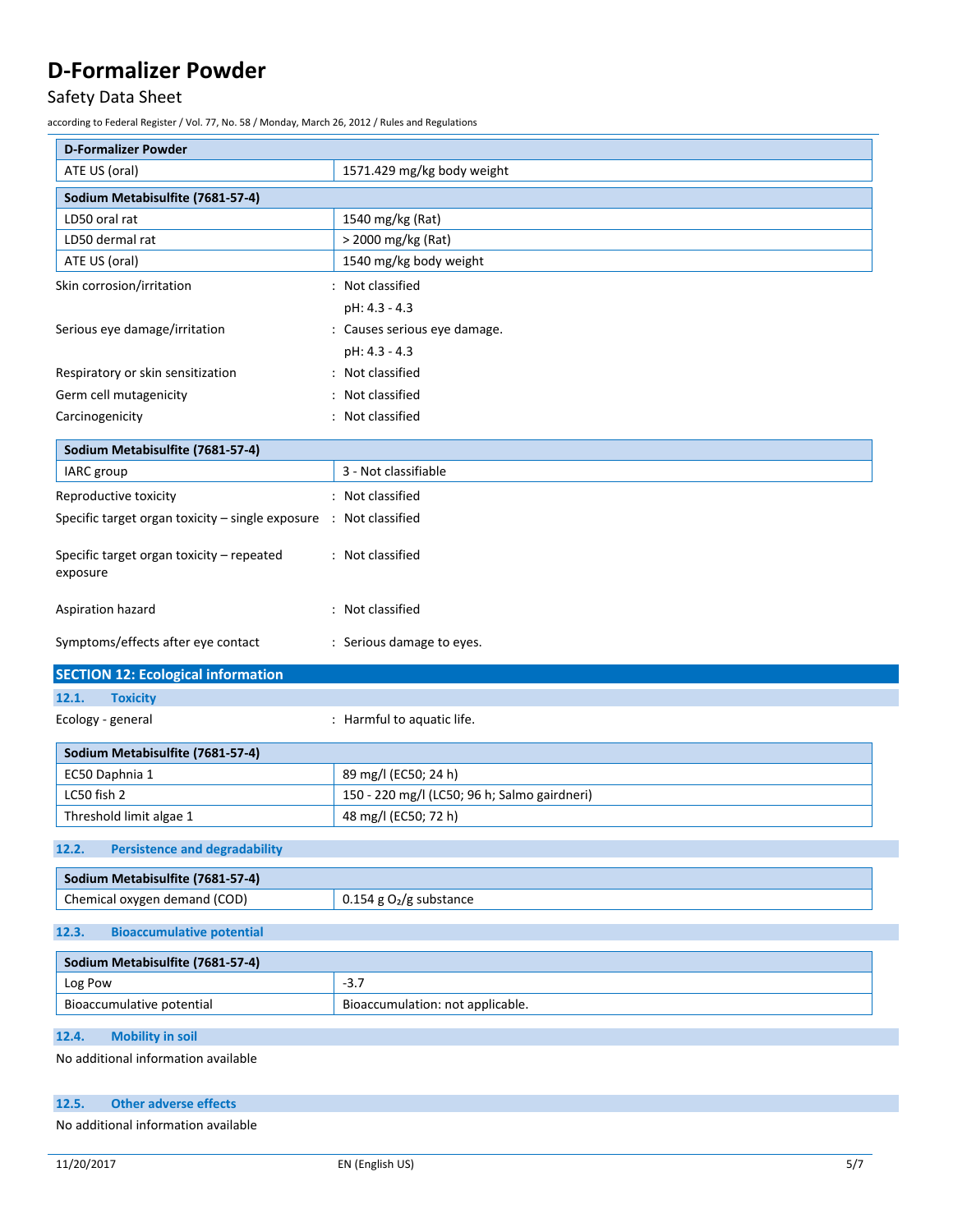## Safety Data Sheet

according to Federal Register / Vol. 77, No. 58 / Monday, March 26, 2012 / Rules and Regulations

# **SECTION 13: Disposal considerations 13.1. Disposal methods** Waste treatment methods : Dispose of contents/container in accordance with licensed collector's sorting instructions. **SECTION 14: Transport information Department of Transportation (DOT)**

In accordance with DOT Not applicable

#### **Transport by sea**

Not applicable

**Air transport**

Not applicable

## **SECTION 15: Regulatory information**

**15.1. US Federal regulations**

## **Sodium Metabisulfite (7681-57-4)**

Listed on the United States TSCA (Toxic Substances Control Act) inventory

#### **15.2. International regulations**

### **CANADA**

## **Sodium Metabisulfite (7681-57-4)**

Listed on the Canadian DSL (Domestic Substances List)

## **EU-Regulations**

No additional information available

#### **National regulations**

No additional information available

## **15.3. US State regulations**

| Sodium Metabisulfite (7681-57-4)                           |
|------------------------------------------------------------|
| U.S. - New Jersey - Right to Know Hazardous Substance List |

## **SECTION 16: Other information**

### Full text of H-phrases:

| Harmful if swallowed      |
|---------------------------|
| Causes serious eye damage |
| Harmful to aquatic life   |
|                           |